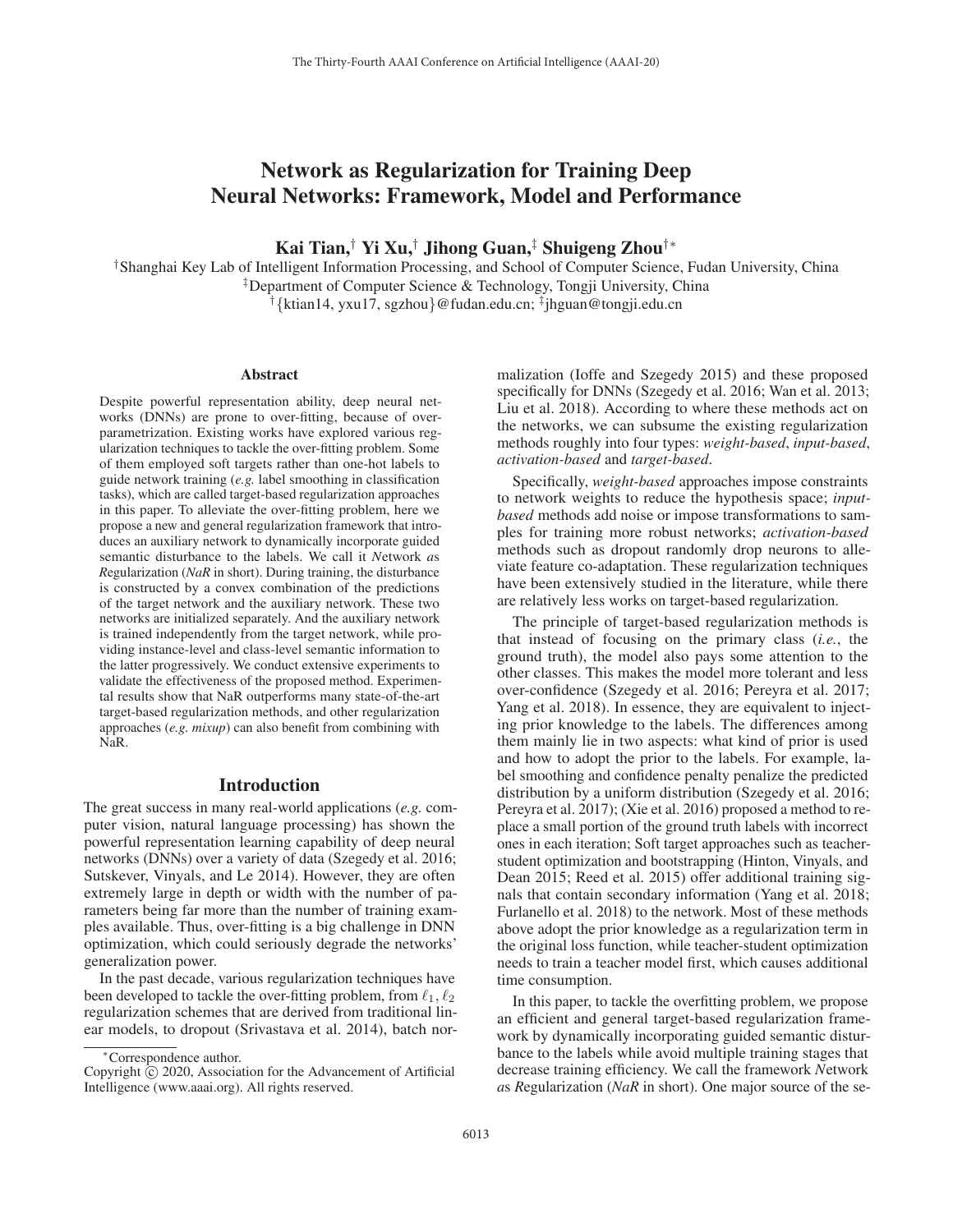

Figure 1: Top-left: a training example from CIFAR-100 dataset with ground-truth label *lion*. From second to sixth: the semantic labels generated by our framework in different training iteration. The *x-axis* denotes the probability of each class, only top-3 possible classes were drawn.

mantic disturbance is an additional network which is referred to as auxiliary network (AN). The training strategy is simple: at each iteration, we corrupt the label of each example by a convex combination of the ground-truth label and the predictions of the target network and the auxiliary network. Then, we compute the loss function between the target model's prediction and the corrupted labels, and employ a gradient based method to optimize it. Meanwhile, AN is also trained simultaneously but with the loss between the ground-truth labels and its prediction individually. After training, AN is removed and will not incur any more *computational burden*.

The intuition behind this framework is that a network can learn instance-level semantic information even when it is not fully converged. Therefore, inspired by the idea of curriculum learning (Bengio et al. 2009) that easy samples should be learned first, we argue that the semantic information learned during the training process of a network can be used to guide another one. Instead of giving the answer directly, the auxiliary network provides continuous hints till the target network converges. As shown in Fig. 1, the label distributions of the target network are changed iteratively according to AN's guidance. In addition, the dynamic soft labels can avoid memorization in overparameterized models (Zhang et al. 2017a).

We conduct extensive experiments to evaluate our framework with a variety of network architectures from plain CNN to wide residual network (Zagoruyko and Komodakis 2016) for image classification, and LSTM network for language modeling. We also explore how the architecture of the auxiliary network affects the performance of the target network. Moreover, we show that our framework is compatible with some other types of regularization methods such as data augmentation, which can also benefit from our framework.

### Related Work

Regularization is a practical technique to solve the over-fitting problem in many machine learning algorithms. Some popular regularization methods such as  $\ell_2$ -norm are effective for

linear models (Crambes et al. 2009). Early works of DNNs borrowed regularization techniques directly from traditional machine learning algorithms. As NNs need lots of data, data augmentation is an important trick to train a good model on small datasets. Meanwhile, early stopping can efficiently prevent over-fitting (Bengio 2012). Recently, researchers have also developed some specific regularization techniques for neural networks, *e.g.* Dropout (Srivastava et al. 2014), Drop-Connect (Wan et al. 2013), batch normalization (Ioffe and Szegedy 2015) and parameter sharing (Ruder 2017). Most of these methods are compatible to our framework, so instead of comparing with them, we simply combine some of these techniques with our model.

Target-based Regularization Label smoothing estimates the marginalized effect of label-dropout during training, reducing over-fitting by preventing a network from assigning full probability to each training example (Zhang et al. 2017a). (Xie et al. 2016) proposed to corrupt a small portion of labels in a mini-batch manner and showed that it can help to regularize neural networks. Teacher-student optimization (Hinton, Vinyals, and Dean 2015) is another kind of target-based regularization methods, by utilizing the predictions of the teacher model (usually a high-capacity network) to soften the labels for the student model. Recently, (Furlanello et al. 2018) proposed born-again networks (BAN) and revealed the phenomenon that when the model capacity of the student network is identical to that of the teacher, the former surprisingly outperforms the latter model after a few generations.

Two-way Online Distillation Online distillation is a new research topic that is attracting increasing attention recently. (Zhang et al. 2018) exploited a two-way knowledge transfer and demonstrated that training two networks simultaneously has a potential performance improvement over conventional distillation. (Anil et al. 2018) investigated the benefits of codistillation in the case of large-scale distributed training. The loss employed in codistillation is to match the class posterior in a peer-to-peer manner. Each student in the cohort is treated equally. (Wang et al. 2018) proposed KDGAN to integrate knowledge distillation with GAN. In their paper, the teacher model and the student learn from each other along with an adversarial loss. Our framework is different from codistillation, as the auxiliary model in our method serves as a regularization term and it is independent from the target network. Moreover, the capacity of AN may be lower than the target network, which is conflict to the idea of distillation.

Collaborative Learning Applying two models to the same task was also explored previously. Co-teaching (Han et al. 2018) has been proposed to train robust models by selecting clean labelled samples with two networks collaboratively. (Batra and Parikh 2017) proposed cooperative learning to learn multiple models jointly for the same task but in different input attributes. These methods are different from NaR, as both models communicate with each other while in NaR the auxiliary network is independent from the target network during training.

## Network as Regularization

Given a dataset  $\mathcal{D} = \{x_i, y_i\}_{i=1}^N$  with N examples,<br>  $(x_i, y_i) \in \mathcal{X} \times \mathcal{Y}$  and a neural network  $f(x; \theta)$  with parame- $(x_i, y_i) \in \mathcal{X} \times \mathcal{Y}$  and a neural network  $f(x; \theta)$  with parame-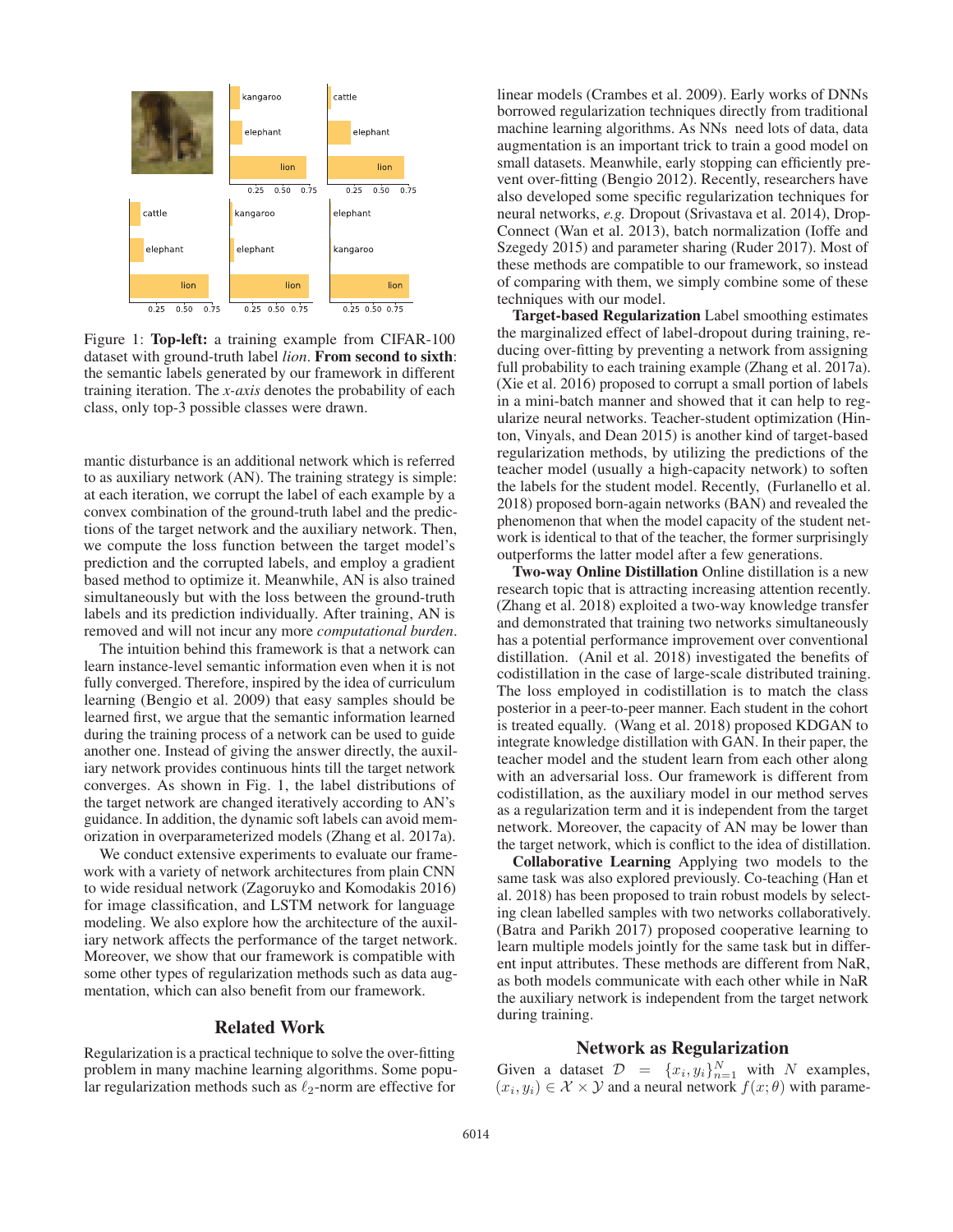

Figure 2: The NaR framework. The dotted lines denote numerical operations (no gradient back-propagation). The target network f is optimized with noisy labels  $\tilde{y}$  that contain the disturbance from the auxiliary network. The function  $v(\cdot)$ denotes an aggregation operation. The auxiliary network is trained with the ground-truth label  $y$  independently.

ter  $\theta$  (we may omit  $\theta$  for simplicity), the standard maximum likelihood estimates  $\theta^*$  by minimizing the empirical loss over the training examples:

$$
\theta^* = \underset{\theta}{\arg\min} \sum_{i=1}^{N} \ell(y_i, f(x_i; \theta))
$$
 (1)

For classification task,  $\ell(\cdot, \cdot)$  is the cross entropy loss and simply minimizing the cross entropy loss may result in oversimply minimizing the cross entropy loss may result in overfitting as the loss considers only the ground-truth label, which will lead the model to assign full probability to the groundtruth label. From geometrical perspective, minimizing cross entropy will force NNs to map all samples of the same class to one point or close to the that point, *e.g.*  $\underbrace{[1,0,...,0]}_{C}$ , *C* is

the number of classes. This is not desirable for a loss function that is expected to generalize well, as it does not consider the inter-class and intra-class sample variations. Meanwhile, there is also ambiguity and noise in the data. The hard-coded labels are not informative, and deep neural networks may be too lazy to learn and just simply memorize the data (Zhang et al. 2017a).

To solve such a problem, we consider to map different examples to different points in the label space. This is consistent with the hypothesis of manifold learning (Roweis and Saul 2000; Bengio, Monperrus, and Larochelle 2006), the difference is that we focus on the supervised learning problem. Instead of injecting noise to the labels as in previous works (Szegedy et al. 2016; Xie et al. 2016), we propose to introduce semantic disturbance via exploiting the semantic information learned by an auxiliary model. Besides, although static and informative labels are helpful, the learning complexity is also fixed, the NNs can still memorize the data in such setting. However, the dynamically generated semantic labels in NaR can alleviate such problem.

## Incorporating Semantic Disturbance to Labels

As shown in Fig. 2, we adopt an auxiliary network to guide the training of the target network. The target network is trained with disturbed labels and the auxiliary network is trained with the ground-truth labels. Specifically, suppose the target network  $f(x; \theta)$  outputs the posterior probability of a

sample x over ground-truth class c as  $p_{\theta}(c|x)$ :

$$
p_{\theta}(c|x) = f(x; \theta) = \frac{\exp(z^c)}{\sum_{k=1}^{C} \exp(z^k)}
$$
(2)

where  $z$  is the logits or unnormalized log probability. Similarly, let  $p_w(c|x)$  be the output of the auxiliary model  $h(x; w)$ , where w is the parameter of  $h(x)$ . In order to introduce disturbance to the labels, we construct the noise  $\xi$  as a convex combination of the predictive distributions of the two models:

$$
\xi = \alpha p_{\theta}(x) + (1 - \alpha)p_w(x), \quad 0 \le \alpha < 1 \tag{3}
$$

Such a combination is similar to the idea of *mixup* (Zhang et al. 2017b), however, the combination in mixup can be seen as a two-hot embedding without any semantic information. In our case,  $\xi$  contains both class-level and instance-level semantic information, and it makes our framework more flexible at a cost of introducing an extra hyperparameter.

The label with semantic disturbance is defined as

$$
\widetilde{y} = (1 - \lambda)y + \lambda \xi \tag{4}
$$

where  $\lambda \in [0, 1)$  is the hyper-parameter that leverages the ground-truth label and the disturbance. Note that  $\xi$  is a numerical vector and there is no gradient propagation to  $f(x; \theta)$ and  $h(x; w)$ . This characteristic enables us to generalize our framework with a bunch of machine learning algorithms for the candidate of  $h(\cdot)$ . Meanwhile, the training processes of  $f(x)$  and  $h(x)$  are independent except that for each iteration  $f(x; \theta)$  needs to get the prediction  $p_w(x)$  from  $h(x; w)$ .

Finally, the objective function of NaR is defined as below:

$$
L_f = H(\widetilde{y}, p_\theta(x)) = (1 - \lambda)H(y, p_\theta(x)) + \lambda H(\xi, p_\theta(x))
$$
\n(5)

where  $H(p, q)$  is the cross entropy of two distributions. And the objective function for  $h(x)$  is

$$
L_h = H(y, p_w(x)).
$$
 (6)

NaR can also be applied to regression tasks. Similar to Eq. (3) and Eq. (4), we can construct  $\xi$  with the predictions of  $f(x; \theta)$  and  $h(x; w)$  and apply the corresponding loss function (*e.g.* min-squared error (MSE) loss). Please refer to a toy example in our experiments.

One key problem in NaR is how to select the auxiliary network. Intuitively, high-capacity models can provide more information than low-capacity ones. However, these models tend to have more parameters and result in over-fitting quickly. Thus, the over-confidence issue will deteriorate the semantic information. Besides, how to evaluate a model's capacity and select a proper one is also a challenge. Inspired by the observation in BAN that distilling a teacher model to a student with an identical architecture can still improves the student's performance, We suggest to use the *same* network architecture as the target network. And empirical results also show that such configuration is reasonable.

Different from teacher-student optimization that each model is trained sequentially,  $f(\theta)$  and  $h(w)$  can be trained simultaneously and in parallel as  $h(w)$  is independent from the target network. So the time consumption is almost the same as conventional training, although NaR introduces an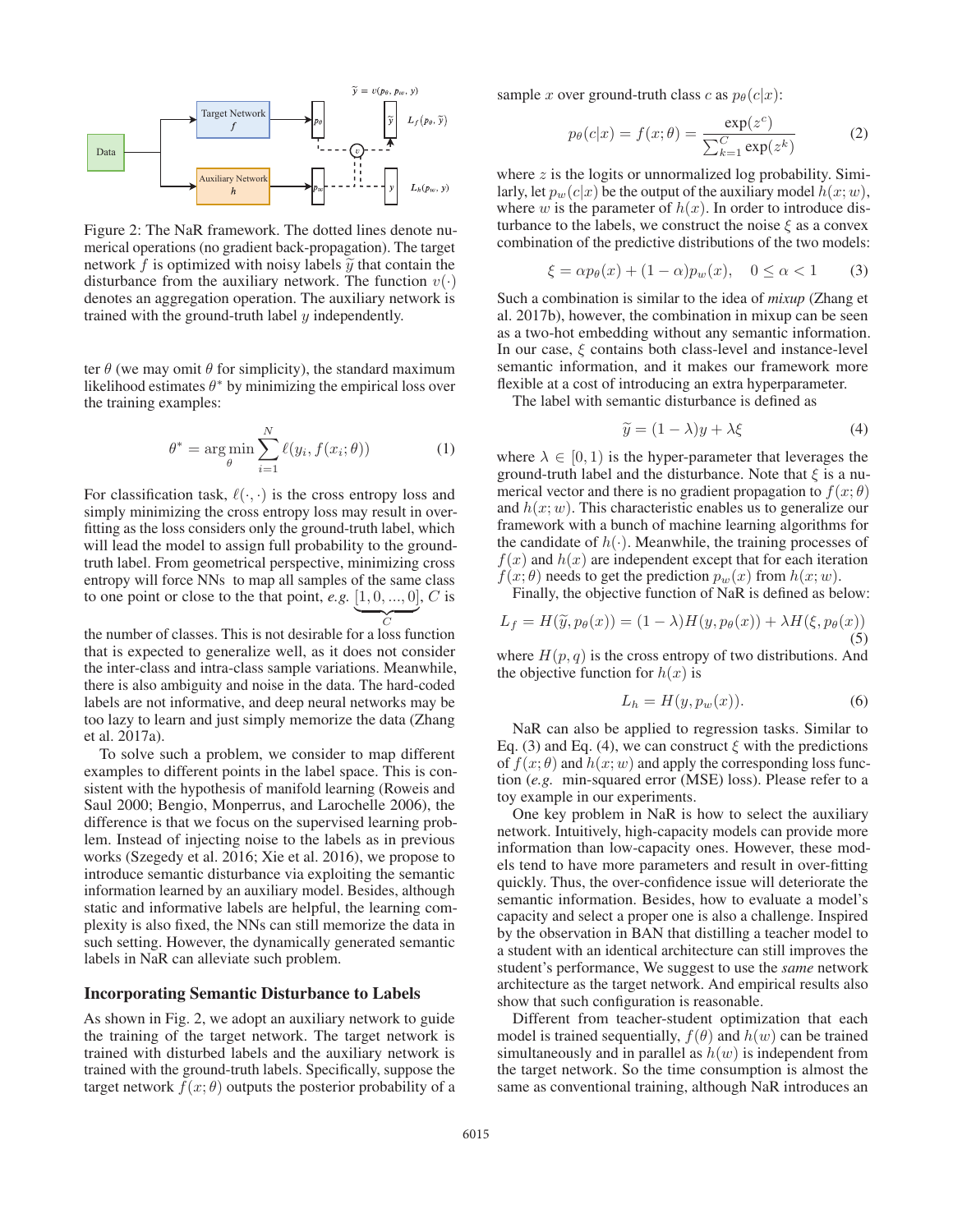| Algorithm 1: Training procedure of NaR |  |  |  |
|----------------------------------------|--|--|--|
|----------------------------------------|--|--|--|

| <b>Input:</b> Training set $D$ , hyper-parameters for h and f;       |
|----------------------------------------------------------------------|
| $/*$ Training $*/$                                                   |
| <b>Initialize:</b> $\theta$ and w with different initial conditions; |
| Repeat:                                                              |
| Randomly sample data x from $\mathcal{X}$ ;                          |
| 1: Update the predictions $p_{\theta}(x)$ and $q_w(x)$ of x through  |
| a forward pass;                                                      |
| 2: Compute the disturbance $\xi$ and the new label                   |
| $\widetilde{y}(Eqs. (3),(4));$                                       |
| 3: Compute the loss function of target network and auxil-            |
| iary model (Eqs. $(5)$ , $(6)$ );                                    |
| 4: Compute the gradient and update $\theta$ , w by SGD algo-         |
| rithm.                                                               |
| <b><i>Until:</i></b> converged                                       |
| $/*$ Inference $*$ /                                                 |
| Remove auxiliary model and deploy $f(x; \theta)$ .                   |
|                                                                      |

additional model to train. As the computation of  $\xi$  needs a forward pass of  $h(x)$  on x, the mini-batch orders are the same to both models at each iteration to save time. Besides, the optimization algorithm used for both networks are gradient-based. The detailed optimization procedure of NaR is presented in Alg.1.

# Relationship with Teacher-Student Training and Label Smoothing

Here, we discuss the relationship between NaR and other target-based regularization methods, especially label smoothing regularization (LSR) and distillation-based regularization.

For label smoothing, we replace the observed ground-truth labels y with noisy labels  $\hat{y} = v(y, \zeta)$ , where  $v(\cdot)$  is the noising function and  $\zeta$  is a data-independent random vector, usually selected as a uniform distribution. The objective function of LSR is defined as below:

$$
L_{\text{LSR}} = H(\widehat{y}, p_{\theta}(x)) = (1 - \epsilon)H(y, p_{\theta}(x)) + \epsilon H(u, p_{\theta}(x))
$$
\n(7)

where u is a uniform distribution,  $\epsilon$  is the probability that we replace the ground truth label with u.

From Eq. (7), we can see that label smoothing heavily penalizes the prediction distribution of each sample to be a prior distribution (*e.g.* uniform) that could fail to capture the intrinsic class-level semantics.

Here, we illustrate that label smoothing regularization is a special case of NaR. Comparing Eq. (5) and Eq. (7), we can set  $\alpha = 0$  and the learning rate of the auxiliary network  $h(x; w)$  to zero. Initialize the weights of all layers except the last one of  $h$  to be all-zero matrices and the biases to nonzero vectors, the weights and bias terms of the last layer to be a small constant (*e.g.* 0.01). Then, for each iteration,  $\xi = q_w(x)$  will be uniform. So Eq. (5) degenerates to Eq. (7).

Different from LSR, knowledge distillation provides some semantic information with the cues learned by a high-capacity model and utilizes these additional information to train a better low-capacity student model. Rather than aiming at model compression, (Furlanello et al. 2018) proposed born-again neural network (BAN) that sequentially transfers knowledge from a well-trained model to new student with the identical

capacity. In such training mechanism, BAN consistently improves its performance. As we empirically make AN have the same architecture as the target network, we compare BAN with NaR.

Formally, the  $k$ -th model is trained with the knowledge transferred from the  $(k-1)$ -th generation. The objective of BAN is defined as

$$
L_{\text{BAN}} = (1 - \beta)H(t, p_{\theta}^{k}(x)) + \beta H(p_{\theta}^{k-1}(x), p_{\theta}^{k}(x))
$$
 (8)

where  $p_{\theta}^{k-1}(x)$  and  $p_{\theta}^{k}(x)$  represent the prediction of the  $(k-1)$ -th and k-th generation respectively  $\beta$  is a coefficient  $(k-1)$ -th and k-th generation respectively,  $\beta$  is a coefficient for the knowledge transfer that is often set as 1 in BAN.

There are some drawbacks with BAN: (1) It needs to be trained in a sequential mode that undoubtedly increases the computation time. (2) The semantic information provided by the teacher model is static during training, thus it is vulnerable to the over-fitting issue. (3) For high-capacity models, the well-trained teacher can provide rare additional information to the next generation.

Similarly, we can **recover BAN from NaR**, if we set  $\alpha$  = 0 and  $h(x)$  be a pre-trained model with the same architecture of  $f(x; \theta)$ .

Very interestingly, from the analysis above, we can conclude that the optimization process of NaR starts from label noise and ends at BAN.

Generally, NaR keeps the merits of existing target-based regularization methods while discards their drawbacks. Briefly, the disturbance in NaR is dynamic and semantic that can help the target network to avoid over-fitting and improve its performance. At the beginning of training, AN does not learn any valuable information from the data, the prediction of AN is nearly equivalent to random guess. As the learning proceeds, AN consistently improves its performance on the data and thus it is capable to learn the semantic information such as secondary information (Yang et al. 2018). The norm of the disturbance in the learning process is reduced from large to small. Finally, at the end of training, the disturbance is nearly static, which can be seen as the status of BAN.

## Experiments

To evaluate the performance of NaR and compare it with stateof-the-art target-based regularization methods, we conduct experiments on three datasets, including CIFAR-10, CIFAR-100 and PTB. We also explore whether NaR is meaningful for regression task on a toy example. All the networks are implemented in Pytorch v1.0 and all experiments are carried out with two NVIDIA TITAN Xp. Our code is free available  $\frac{1}{1}$ .

#### A Toy Example of Regression Task

We first qualitatively evaluate the semantic disturbance of the proposed method on a one-dimensional toy regression dataset. This dataset was used in (Lakshminarayanan, Pritzel, and Blundell 2017; Hernández-Lobato and Adams 2015), and consists of 20 training examples drawn from  $y = x^3 + \epsilon$ where  $\epsilon \sim \mathcal{N}(0, 3^2)$ .

For the target network and the auxiliary network, we use one hidden layer neural network with the hidden size 50

<sup>1</sup> https://github.com/codeforNaR/NaR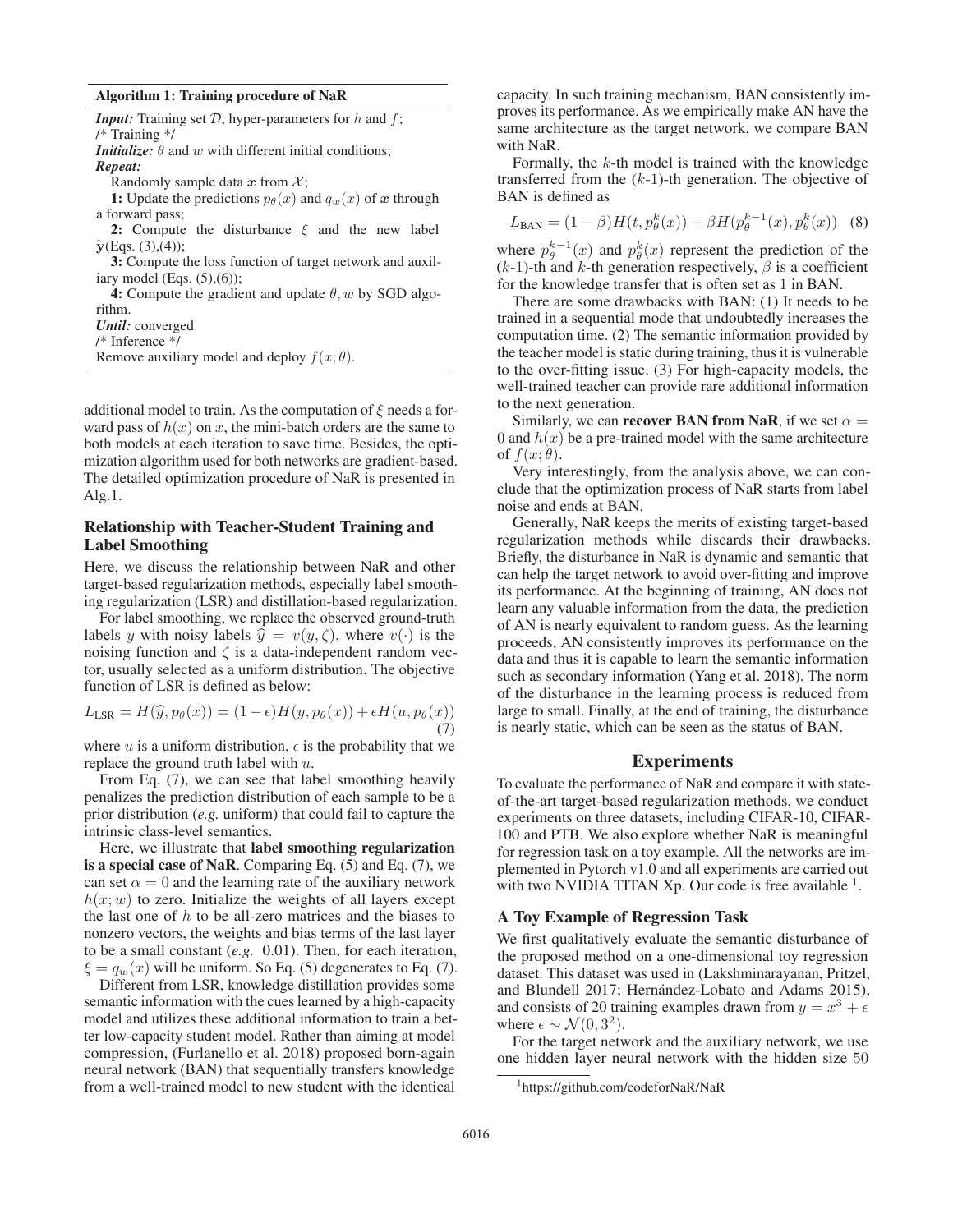

Figure 3: Results on a toy regression task: x-axis denotes x. On the y-axis, the blue line is the *ground truth*, the red dots are observed noisy data points and the gray lines correspond to the mean along with three standard deviations of noisy labels with 5 runs. Both the target network and the auxiliary network are trained with MSE, and from left to right correspond to different training epochs (step size is 50). The results show that for some outliers such as the leftmost example, NaR provides a new target with quite large disturbance even when the model is close to convergence.

and 20, respectively. We run each experiment 5 times and save the intermediate uncertain targets for the examples and plot the mean of the new targets along with three standard deviation (gray shadow in Fig. 3). Similar to classification, the disturbance in the early training stage is large as the auxiliary network is not able to fit the data. However, when the training converges, the disturbance in densely-distributed area (samples larger than -2) is small, while for some outliers the disturbance remains large. Although this is a toy example, we can still validate the intuition that the auxiliary network is able to provide semantic disturbance to the target network. Specifically, in regression task, the disturbance can reduce the estimation error because the data always contain noise.

## Multi-class Image Classification

Datasets. The CIFAR-10 and CIFAR-100 datasets consist of  $32 \times 32$  color images containing objects from 10 and 100 classes, respectively, both have 50,000 images in the train set and 10,000 images in the test set.

Evaluation metric. Top-1 classification error rate is used as performance metric for both datasets. We run each setting with 5 times and report the average performance with standard deviation.

Networks. We compare a bunch of networks with different model capacities. A plain CNN with 6 convolution layers and 2 fully connected layers is used for simple architecture validation (Liu et al. 2018), we denote it as PlainCNN-6 for convenience.The other networks include ResNet-32 (He et al. 2016a), PreResNet-110 (He et al. 2016b) and Wide ResNet (WRN-28-10) (Zagoruyko and Komodakis 2016). The number of parameters of all these networks are reported in Table 1. Note that most of the parameters in PlainCNN-6 are from the fully connected layers.

Implementation details. Following the experimental settings of (Zagoruyko and Komodakis 2016), we use SGD with Nesterov momentum, and set the initial learning rate as 0.1, momentum as 0.9 and batch size as 128. As PlainCNN and WRN are two overparameterized networks, the weightdecay is set to 5e-4 and the learning rate dropped by 0.2 (0.1 for PlainCNN) at 60, 120 and 160 epochs, and we train totally 200 epochs. For ResNet-32 and PreResNet-110, the weight-decay is 1e-4, the learning rate dropped by 0.1 at 150 and 225 epochs, and the total training epoch is 300. We use



Figure 4: Sensitivity analysis of hyper-parameters on CIFAR-100 with ResNet-32.

horizontal flips and random crops with padding size 4 for data augmentation. The standard data preprocess is adopted by transforming the pixel value to [0,1] and subtract the mean and divided by the std value for each pixel. For heterogeneous settings used for the target network and the auxiliary network, the total training epoch is decided by the target network. For example, if ResNet-32 is used as the auxiliary network for PlainCNN-6, the total training epoch is 200.

Hyperparameter analysis. There are two hyperparameters in *NaR*. Here we evaluate how the selection of hyperparameters affects the performance. We vary  $\lambda$  and  $\alpha$  from  $10^{-2}$ to 0.9 on CIFAR-100 with ResNet-32. The performance are shown in Fig. 4. Based on the results in Fig. 4, we set  $\lambda = 0.5$ and  $\alpha = 0.1$  for the following experiments.

Results on CIFAR. All results are summarized in Table 2. We only present the results of comparing NaR with label smoothing and BAN on CIFAR datasets as the other targetbased regularization methods such as confidence penalty and Disturblabel (Xie et al. 2016) can not improve the performance when data augmentation is applied (Pereyra et al. 2017).

From Table 2 we can conclude that NaR outperforms LSR and BAN on both datasets with all these network architectures. The improvements on CIFAR-10 are not as significant as on CIFAR-100, the reason is that the classes of the same superclass in CIFAR-100 are more correlated with each other than the classes in CIFAR-10. It is surprising to note that PlainCNN with NaR outperforms ResNet-32 trained with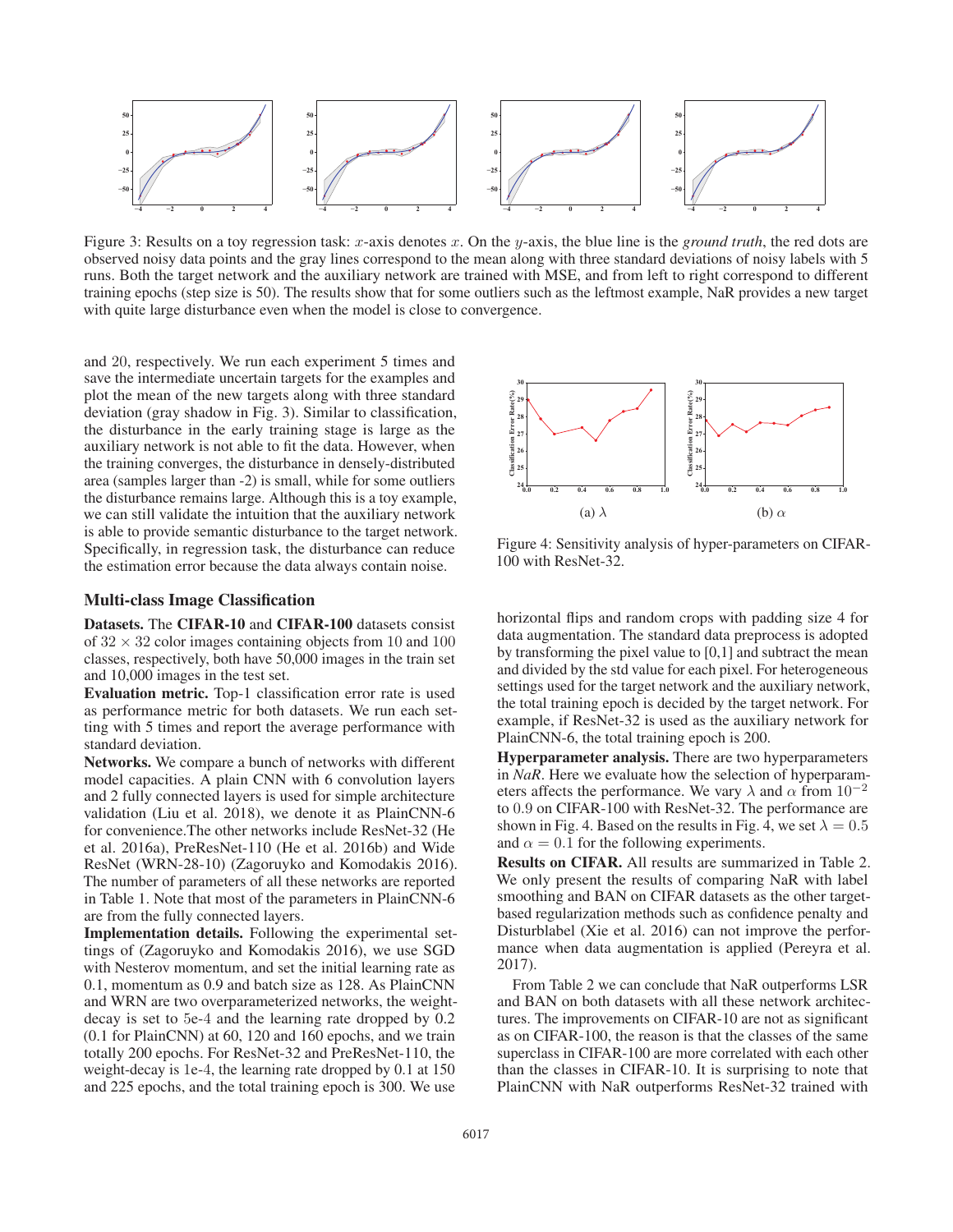Table 1: The number of parameters of different networks on CIFAR-100 dataset.

| Networks     |      |      | $PlainCNN-6$   ResNet-32   PreResNet-110 | WRN-28-10 |
|--------------|------|------|------------------------------------------|-----------|
| # Parameters | 2.2M | 0.5M | 1.7M                                     | 36.5M     |

Table 2: Evaluation of NaR on CIFAR datasets and comparison with several state-of-the art target-based regularization methods. BAN- $m$  means the  $m$ -th generation of BAN.

| <b>Networks</b> | PlainCNN        | CIFAR <sub>10</sub><br>ResNet <sub>32</sub> | <b>WRN</b>      | PlainCNN         | CIFAR100<br>ResNet <sub>32</sub> | <b>WRN</b>       |
|-----------------|-----------------|---------------------------------------------|-----------------|------------------|----------------------------------|------------------|
| <b>Baseline</b> | $8.20 + 0.23$   | $7.41 + 0.21$                               | $3.98 \pm 0.08$ | $32.99 + 0.16$   | $31.05 \pm 0.20$                 | $18.82 \pm 0.10$ |
| LSR.            | $7.51 + 0.12$   | $6.53 + 0.13$                               | $4.32 + 0.20$   | $31.26 \pm 0.14$ | $29.38 \pm 0.08$                 | $18.47 \pm 0.08$ |
| $BAN-2$         | $6.95 + 0.10$   | $6.74 + 0.08$                               | $3.88 + 0.05$   | $29.87 + 0.11$   | $29.45 \pm 0.08$                 | $18.40 \pm 0.06$ |
| $BAN-3$         | $6.64 \pm 0.08$ | $6.54 \pm 0.07$                             | $3.78 \pm 0.08$ | $29.35 \pm 0.09$ | $29.21 + 0.10$                   | $18.29 \pm 0.08$ |
| <b>NaR</b>      | $6.64 + 0.12$   | $6.21 + 0.10$                               | $3.70 \pm 0.08$ | $28.78 + 0.10$   | $27.82 + 0.07$                   | $17.30 \pm 0.06$ |

#### BAN for 3 generations on CIFAR-100.

Effect of the model capacity of auxiliary networks. To investigate how the model capacity of the auxiliary network affects the performance of the target network, we design experiments by using the networks in Table. 1 as the target network and the auxiliary network, respectively. The results on both CIFAR datasets are shown in Table 3. We can see that using PreResNet-110 as the auxiliary network achieves the best performance when the target network uses residual networks. However, WRN-28-10 underperforms ResNet-32 and PreResNet when it acts as AN. The reason is that WRN is a very high-capacity network and it can provide less disturbance than the light-weight networks. Besides, PlainCNN-6 has more parameters than ResNet-32 but it underperforms ResNet-32, because most of its parameters belong to the fully connected layers. Meanwhile, as we mentioned before, using identical architecture for the target network and AN usually achieves satisfactory results.

#### Language Modeling

To further evaluate the effectiveness of our method, we conduct word-level language modeling experiments on Penn Three-bank dataset (PTB) (Marcus, Santorini, and Marcinkiewicz ). For simplicity, we used the similar experimental settings as in (Pereyra et al. 2017). Briefly, a 2-layer, 1500-unit LSTM with 65% dropout applied on all non-recurrent connections is employed as the target network. The only difference is that we multiply the learning rate by 0.25 when there is no performance improvement on validation set. We compare our method with label noise, label smoothing (LSR), confidence penalty (CP) and BAN, and use linear search for setting their hyperparameters. We also present the results without using regularization technique as the baseline. We use two NaR settings for the auxiliary network: 1) a smaller network has only half of the hidden units of the target network, which is denoted as *NaR-small*; 2) the auxiliary network uses the same architecture as the target network, which is denoted as *NaR-large*.

As shown in Table 4, CP significantly outperforms LSR and label noise. With the help of semantic soft targets, BAN



Figure 5: Results of snapshots regularization on CIFAR-100 dataset.

can achieve slightly better result than CP, and NaR-small achieves the best results on both validation and test set. These results indicate that for overparameterized models, a smallcapacity auxiliary network may be helpful to alleviate overfitting issue.

#### Replacing NaR with Snapshots Regularization

As mentioned before, the progressive disturbance incorporation from a raw auxiliary network will help the target network to learn better than from a mature auxiliary network. To validate this claim, we replace NaR with snapshots regularization. Briefly, instead of constructing the disturbance from the auxiliary network that is trained synchronously with the target network, we consider the situations that the disturbance is advanced or delayed. In other words, we construct the disturbance from an earlier or later iteration of the AN. Such experimental setting is basically similar to snapshot distillation (Yang et al. 2019). The difference lies in that we just borrow semantic information from an additional model rather than from the earlier epoch of the target network.

Denote the l-th iteration as the current iteration, we use the snapshot of the auxiliary network at the  $s_l$ -th iteration to construct the disturbance in Eq. (3). We consider two settings of  $s_l$ : 1) snap<sub>pre</sub>, using a previous snapshot of the current iter-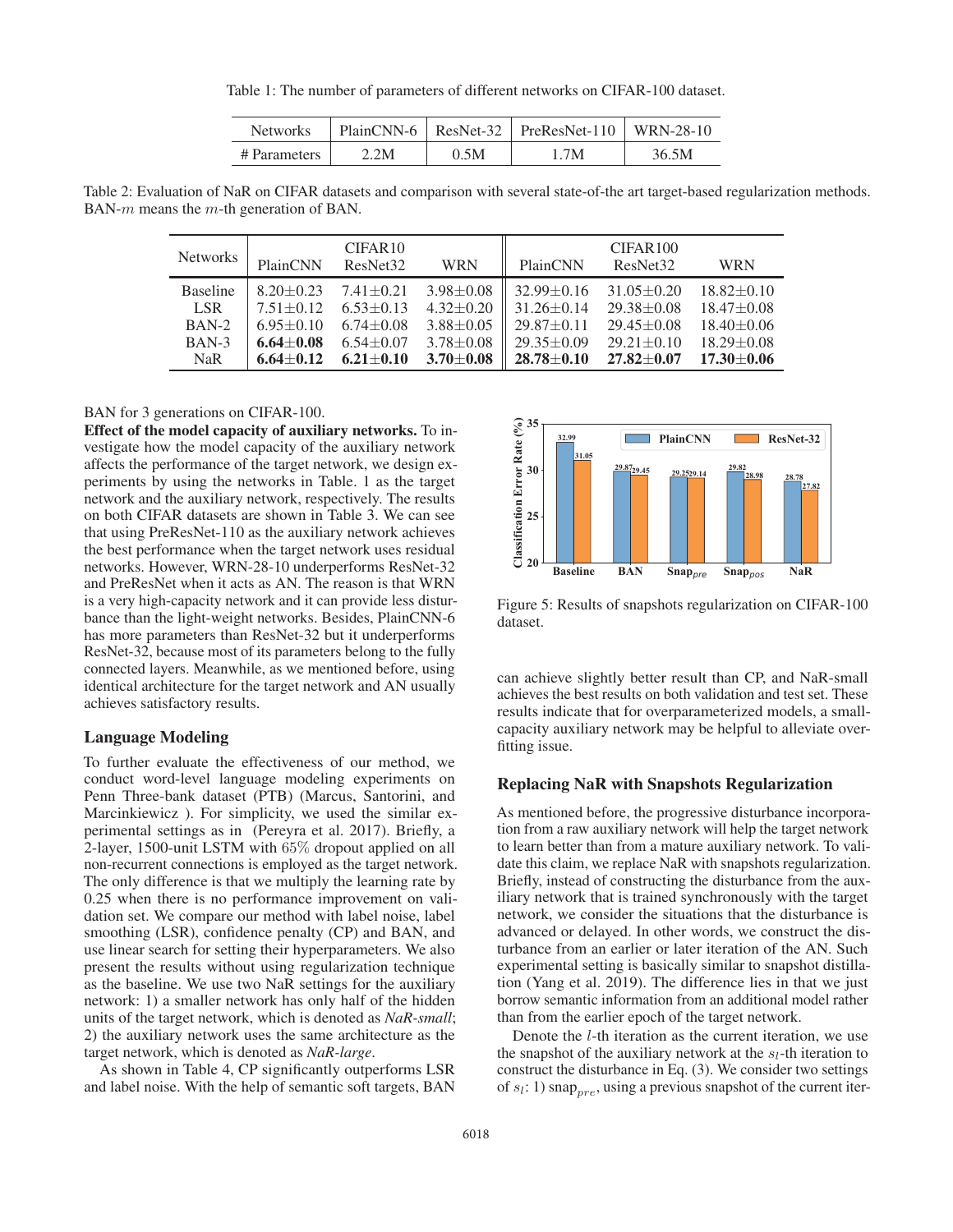Table 3: The test error rate results when using different auxiliary networks to regularize the target network on CIFAR-10 and CIFAR-100. Each row indicates a kind of target network architectures, and Columns 3-7 represent different choices of the auxiliary network. For comparison, the 3rd column *Single* presents the baseline performance of each target network.

| <b>Dataset</b> | Network Types   | Single           | PlaincCNN-6      | ResNet-32        | PreResNet-110    | WRN-28-10        |
|----------------|-----------------|------------------|------------------|------------------|------------------|------------------|
| $CIFAR-10$     | PlainCNN-6      | $8.20 \pm 0.23$  | $6.64 \pm 0.12$  | $6.54 \pm 0.11$  | $6.48 \pm 0.08$  | $6.24 + 0.06$    |
|                | Resnet-32       | $7.41 + 0.21$    | $6.6 \pm 0.10$   | $6.21 \pm 0.08$  | $6.12 + 0.11$    | $6.14 \pm 0.08$  |
|                | $PreResNet-110$ | $5.11 \pm 0.11$  | $4.57 + 0.07$    | $4.24 + 0.06$    | $4.15 + 0.06$    | $4.44 \pm 0.08$  |
|                | WRN-28-10       | $3.98 \pm 0.08$  | $3.72 \pm 0.06$  | $3.69 + 0.05$    | $3.50 + 0.06$    | $3.70 \pm 0.08$  |
| $CIFAR-100$    | PlainCNN-6      | $32.99 + 0.16$   | $28.78 \pm 0.08$ | $27.52 + 0.08$   | $28.89 \pm 0.10$ | $29.03 \pm 0.12$ |
|                | Resnet-32       | $31.05 \pm 0.20$ | $28.93 \pm 0.13$ | $27.82 \pm 0.05$ | $27.68 + 0.06$   | $27.75 + 0.10$   |
|                | PreResNet-110   | $23.22 \pm 0.14$ | $22.56 \pm 0.08$ | $21.75 + 0.12$   | $21.48 + 0.07$   | $21.51 \pm 0.05$ |
|                | WRN-28-10       | $18.82 \pm 0.10$ | $18.73 \pm 0.04$ | $18.25 \pm 0.08$ | $17.9 + 0.10$    | $17.30 \pm 0.06$ |

Table 4: Validation and test perplexity for word-level Penn Treebank.

| Methods         | Validation | <b>Test</b> |
|-----------------|------------|-------------|
| <b>Baseline</b> | 80.55      | 77.26       |
| Label noise     | 79.87      | 77.67       |
| <b>LSR</b>      | 79.08      | 76.98       |
| $\mathsf{CP}$   | 77.35      | 74.93       |
| $BAN-2$         | 77.54      | 74.81       |
| NaR-small       | 76.78      | 73.77       |
| NaR-large       | 77.90      | 74.44       |

Table 5: Results of combining NaR with AT and mixup on CIFAR-10 and CIFAR-100 datasets.

| <b>Networks</b> | CIFAR-10        |                 | CIFAR-100        |                  |  |
|-----------------|-----------------|-----------------|------------------|------------------|--|
|                 | PlainCNN        | ResNet-32       | PlainCNN         | ResNet-32        |  |
| AT              | 8.83            | 793             | 33.11            | 32.71            |  |
| $AT+NaR$        | $7.17 \pm 0.11$ | $6.53 \pm 0.13$ | $30.26 \pm 0.16$ | $29.19 \pm 0.10$ |  |
| mixup           | 7.28            | 6.77            | 32.35            | 29.22            |  |
| mixup+NaR       | $6,22+0.21$     | $5.82 \pm 0.12$ | $27.13 \pm 0.13$ | $26.87 \pm 0.09$ |  |

ation, *i.e.*,  $s_l = \lfloor \frac{l}{S} \rfloor S$  where S is a constant interval between<br>two snapshots 2) Snap using a following snapshot of the two snapshots. 2) Snap<sub>pos</sub>, using a following snapshot of the current iteration, that is,  $s_l = (\lfloor \frac{l}{S} \rfloor + 1)S$ , which means we use a more mature (or better) model (compared to the target use a more mature (or better) model (compared to the target network) to provide semantic information.

We carry out experiments on CIFAR-100 dataset with PlainCNN-6 and ResNet-32. The results are shown in Fig. 5. Both settings outperform BAN while underperform NaR. This suggests that incorporating disturbance to the labels in a progressive manner can improve the performance of NNs.

# Combining NaR with Adversarial Training and mixup

To demonstrate that NaR can also work with other regularization techniques, especially some popular data augmentation tricks, we conduct experiments that NaR cooperates with adversarial training (AT) (Szegedy et al. 2014; Goodfellow, Shlens, and Szegedy 2015) and mixup (Zhang et al. 2017b). There are several methods to generate adversarial

examples, in this paper we use the fast gradient sign method proposed in (Goodfellow, Shlens, and Szegedy 2015). It has been shown that using adversarial examples for data augmentation can improve classification robustness (Goodfellow, Shlens, and Szegedy 2015). Mixup (Zhang et al. 2017b) constructs a new examples by linear combination of two existing examples and their labels.

We choose two network architectures: PlainCNN-6 and ResNet-32 to conduct the experiments on CIFAR datasets. We first evaluate the AT and mixup methods individually on the two datasets with these two networks respectively, and take their results as the baselines. Then, we combine AT and mixup training with NaR respectively. The results are shown in Table 5. It is remarkable that NaR can improve the performance of the network along with AT. Though mixup alone can significantly boost the performance of neural networks, and much performance improvement can still be achieved when cooperating with NaR.

# Conclusion and Future Work

In this paper we propose a novel framework for incorporating semantic disturbance to labels by training an auxiliary network along with the target network. The disturbance from the auxiliary network provides instance-level and class-level semantic information as the examples in the same class have different label distributions. By incorporating these information to the labels progressively, the target network can achieve better generalization capability. We show that some target-based regularization methods are special cases of our framework. Empirical results validate the effectiveness and advantages of dynamic semantic disturbance and the promising potential of combining this framework with other regularization techniques.

In summary, NaR provides a flexible and powerful approach for DNNs to handle over-fitting by learning from dynamic and semantic labels. In the future, we will consider using traditional machine learning algorithms (*e.g.* random forest) to replace the auxiliary network, and explore the application of our framework to complex regression tasks such as human pose recognition.

Acknowledgement. Jihong Guan was supported in part by the Program of Science and Technology Innovation Ac